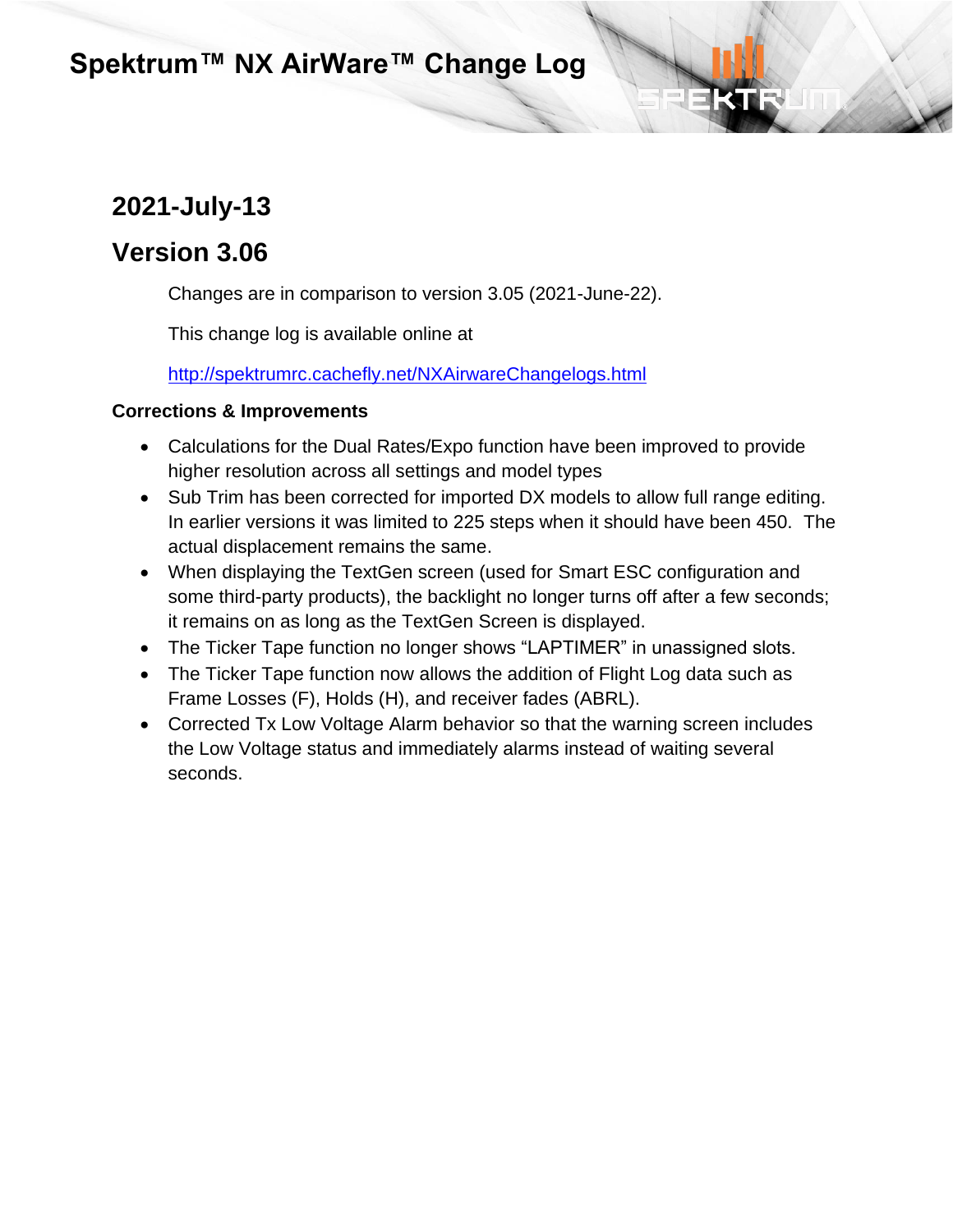# **2021-June-22**

# **Version 3.05**

Changes are in comparison to version 3.04.01 (2021-Feb-15).

This change log is available online at

<http://spektrumrc.cachefly.net/NXAirwareChangelogs.html>

#### **New Features**

- **3 Keyboard Variants Now Available** New Keyboard option for naming models, flight modes, etc.
	- $\circ$  Legacy Original single line input
	- $\circ$  SwiftBoard Full keyboard with numbers on top
	- $\circ$  RapidBoard Full Keyboard with number pad on right
- **Updated Menu List Interface** Function List and System Menu can be either Circular or Bounded, as controlled by new option on System Settings first screen.
	- o **Bounded –** Traditional scroll interface, stops at top and bottom of list
	- o **Circular –** When the bottom or top of list is reached, scrolling past will bring cursor to top or bottom, respectively.
- **Linked or Independent Flap Speed -** The default is Linked, so all flap speed settings are common. When set to Independent, the times on each position can be separate, depending on switch position.

- Importing an SPM file with trim values properly import the trims correctly.
- Added "Dual Elevator" tail type to Sailplane mode.
- Importing a DX sailplane file with a motor setting no longer causes the motor setting to be lost.
- Spoiler stick now matches the response rate/ travel with a DX radio.
- Sailplane FLAP > ELE mix now functions correctly. You should see the same behavior with DX and NX radios.
- Camber Preset values previously only moved half of what was expected when compared to a DX radio. They now move correctly.
- Camber Preset and Camber System screens now display correct values in the left column with the "-" under the ":" and line up properly with the data entry boxes with the value being edited.
- **NX8, NX10 only -** Enabled telemetry for Turbine and PowerBox sensors.
- AR636/7350/9350 AS3X configuration and status display correctly displays the rates.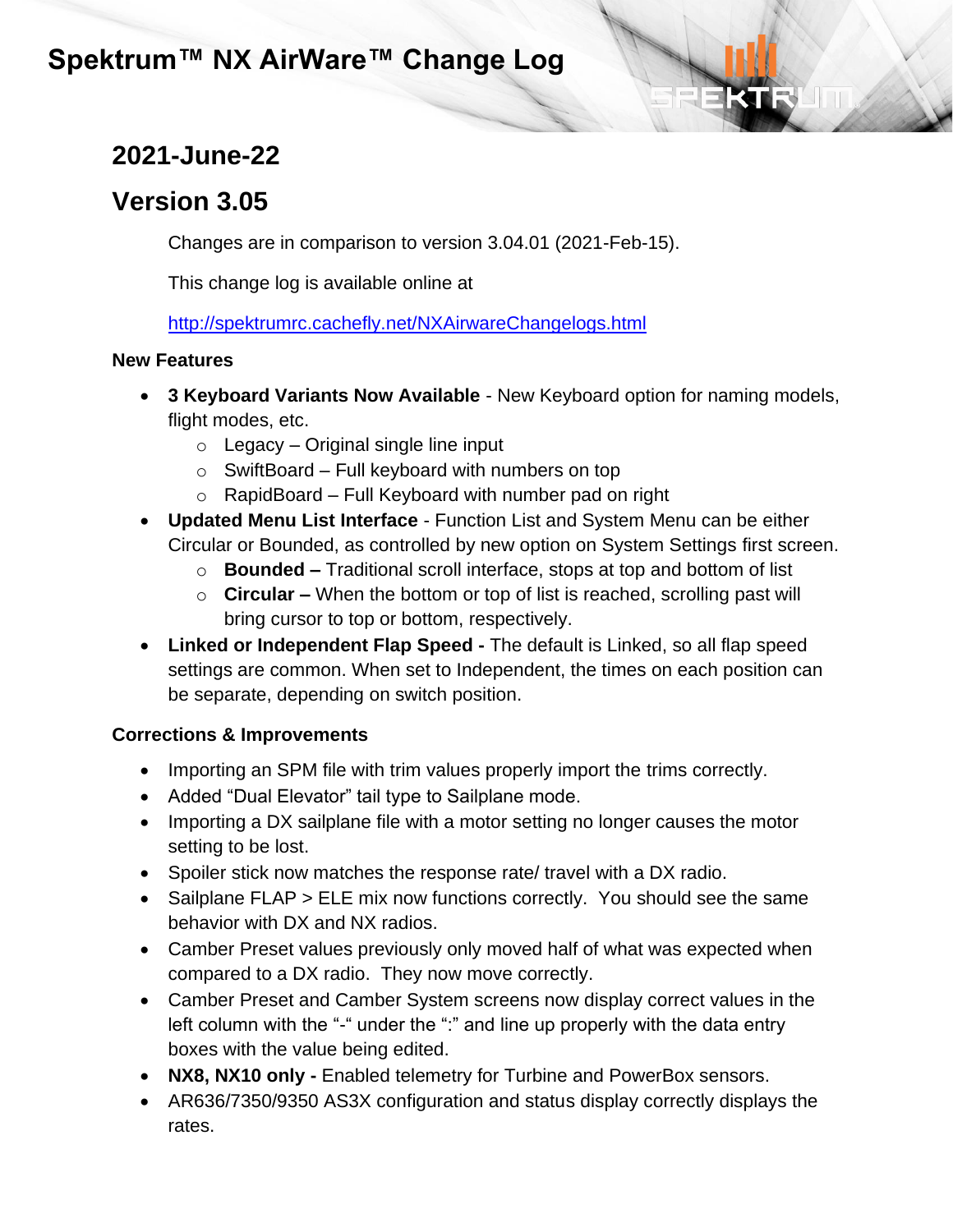- Corrected import issues from IX12 model files.
- Heli Throttle/Pitch Curve setup screens now hide the buttons for inactive Flight Modes.
- Heli Gyro and Governor setup screens now position the data entry boxes correctly for all switch and Flight Mode configurations.
- After downloading an update, an instructional message now appears below the INSTALL button informing users to wait 5 minutes to help clarify the expected behavior.
- When a model filename was more than 32 characters long it could show incorrectly on the screen, and it would reset the radio when imported. Now, names that are too long for proper display show up using the 8.3 format that MS-DOS creates instead of the long name, and then imports work correctly.
- In previous versions, it took very large movements of the stick for the inactivity alarm to clear. In the new version, it takes much less.
- PREV icon was shown incorrectly on the Voice Volume Control screen. It has been removed.
- "Trainer" showed as a switch on the Throttle Curve screen. It has been removed.
- FPV Trainer mode does not change between Wired vs. Wireless mode now except when commanded.
- "Flight Controller" text was shown on Multi-rotor Aircraft Type screen when it should not have been there.
- The channel display for the small monitor screens would change for no reason, and would not be retained through a power cycle. This has been corrected.
- Previously pressing the BACK button on the Mix Menu would get you into a loop between a mix and the menu. This has been corrected.
- Imported models with analog volume controls now carry the analog volume control through to the NX.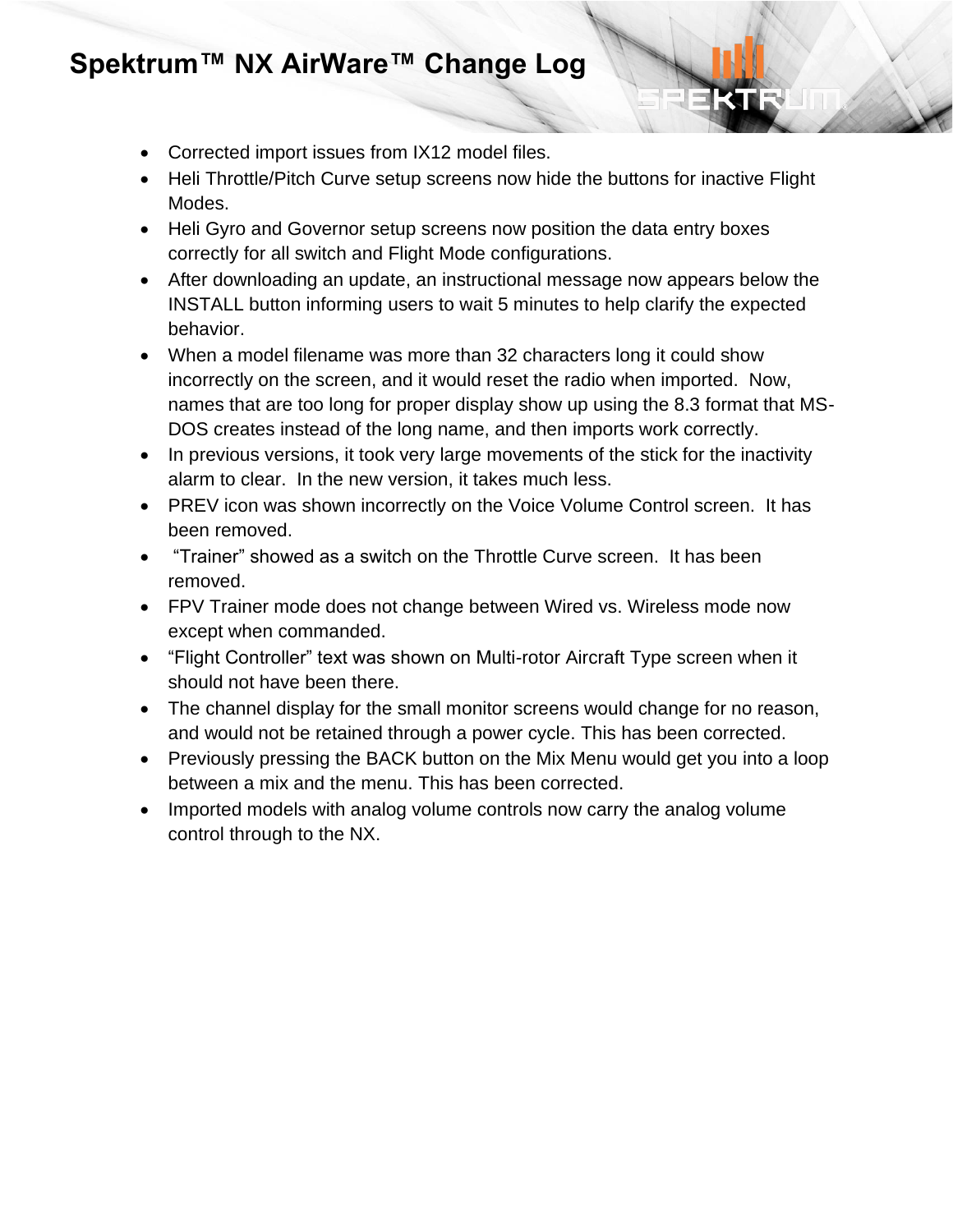# **2021-Feb-15**

## **Version 3.04.01 Public Beta**

Changes are in comparison to version 3.03.03 (2020-Dec-23).

This change log is available online at

#### <http://spektrumrc.cachefly.net/NXAirwareChangelogs.html>

This Public Beta update has been tested fully by our internal and external beta teams, but there is a chance that users may experience unexpected behavior. If you would like to report any problems with this update, please contact us via email at [airware@horizonhobby.com.](mailto:airware@horizonhobby.com) Please note this email is for feedback only and you will not likely get a response.

- Corrected servo "glitch" problem with older 22ms DSM2 and DSMX receivers.
- Added a note to the USB mass storage mode screen to remind the user to attach a USB cable to radio and PC.
- Radios no longer speak "Student/Instructor has control" when in System Mode or when importing/exporting files.
- Hides the unused AS3X Gains screen when talking to a new-generation stabilized receiver. The gain data for them is available through the Forward Programming interface.
- Rename/reorganize contents of the BNF folder to fit into 31-char filename limit
- Corrects the availability of the Spoiler Stick in the Center Tones screen in Sailplane mode.
- Includes "< Add New Model from Template>" as on the Model Select list as a new way to create a model.
- The radios do not write excessive stick data to the telemetry log file as they did in previous versions. The writing of the input data is controlled by the Telemetry File Settings menu.
- Properly populate the SSID when auto-connecting to the WiFi.
- Add missing special characters in passwords, such as &, `, \*, and " for WiFi use.
- When downloading new code from the web, the radio now deletes an old file with the same name to prevent collisions.
- Corrected a problem when using very large values (over 95%) for Crow that could cause glitches on the aileron channels. The movement is now smooth for all values.
- Reduced possibilities of "System Fault" errors occurring during model save operations.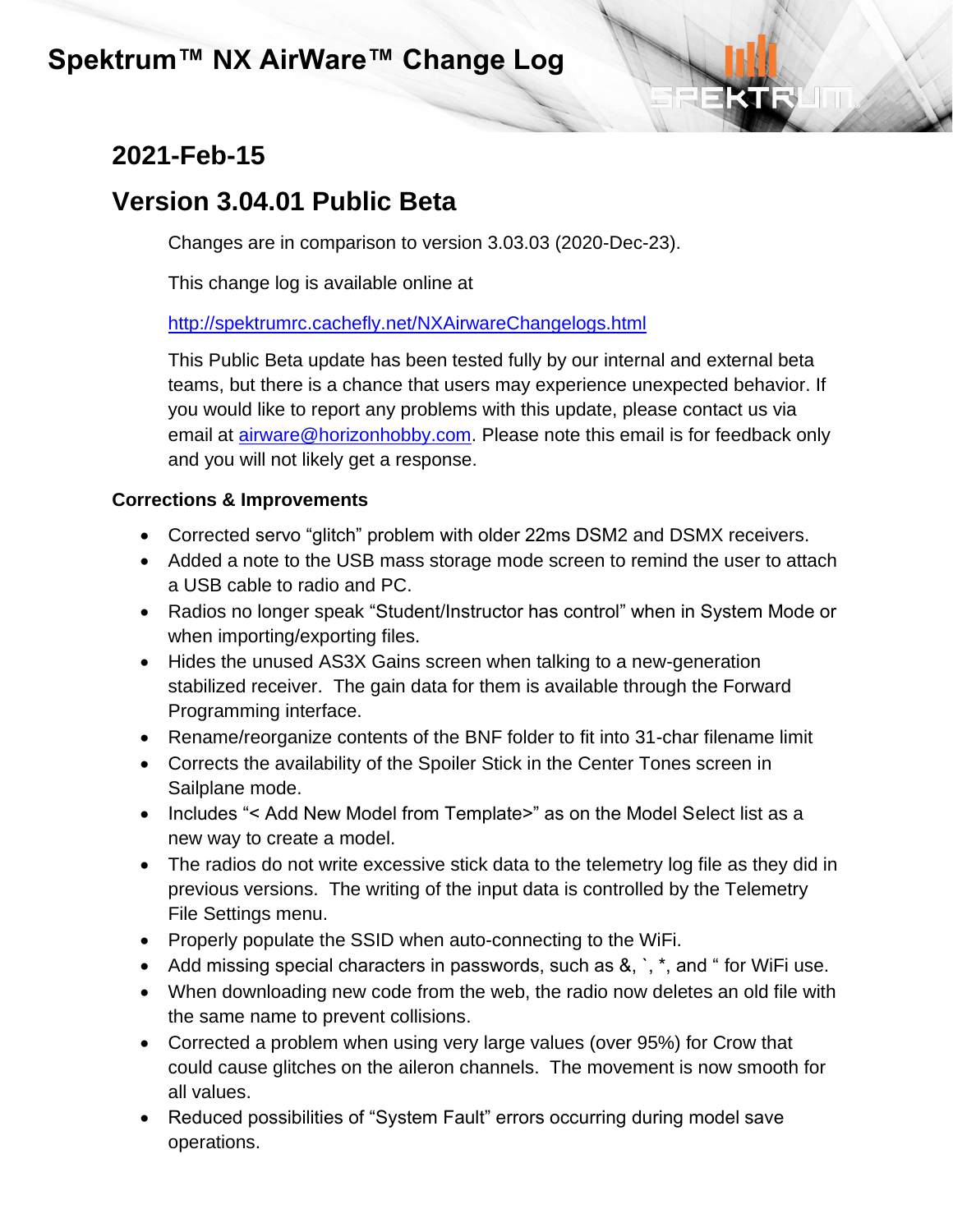• Show RX Pack Capacity using A instead of mA for current.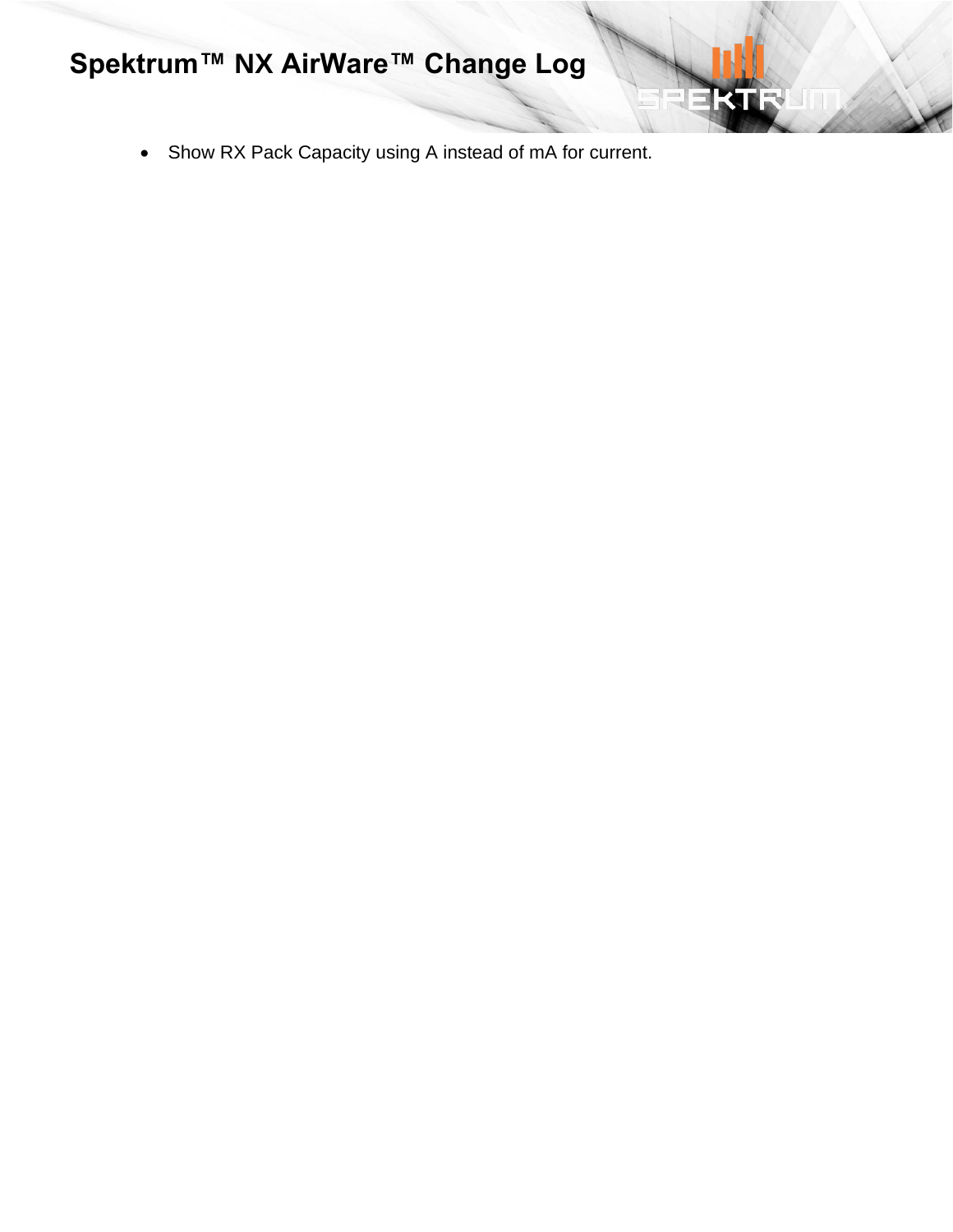## **2020-Dec-23**

## **Version 3.03.03**

Changes are in comparison to version 3.02.01 (2020-Oct-26).

This change log is available online at

<http://spektrumrc.cachefly.net/NXAirwareChangelogs.html>

- Flap System now supports custom aileron deflection (aka "Crow" or "Butterfly") when using wing types 2 Ail/1 Flap and 2 Ail/2 Flap.
- Enabled reversing of an analog input to the flap system.
- Corrected Smart ESC/Battery display for Conscendo ESC EFLA1030E and Spektrum ESC SPMXAE0070.
- Flap System now allows selection of a different speed for each switch position instead of having the same speed for each position.
- Improved reliability of starting a charge when USB power applied.
- **NX8, NX10 only -** Added Analog Volume Control option to Volume settings menu.
- Optionally require the throttle stick to be lowered when releasing the Throttle Cut switch before allowing the stick to control the throttle. This new feature is mutually exclusive of the Delay option, and the screen will automatically change to make that clear.
- Icons for helicopter swash options in Forward Programming are now sized to better utilize the larger screen of the NX radios.
- Added battery charge current display to the charge status screen.
- Improved behavior when going to your My Spektrum account when you haven't visited to Check for Updates in a long time.
- Delete All Models now correctly makes a single model named "1: Acro" in the past it was "1: BNF" and was a different default configuration.
- New display color palette option "Legacy" provides a black-on-white display similar to DX radios, including using boxes rather than color to highlight selections.
- When you have not configured the My List screens, if you press the fn button (also referred to as FUNC) it now goes to the My List configuration screen. In the past nothing happened.
- Fixed some messages in Forward Programming so they display correctly.
- Removed duplicate telemetry status screen from Multirotor mode.
- Enabled access to Flap function on the Channel Input Assign screen.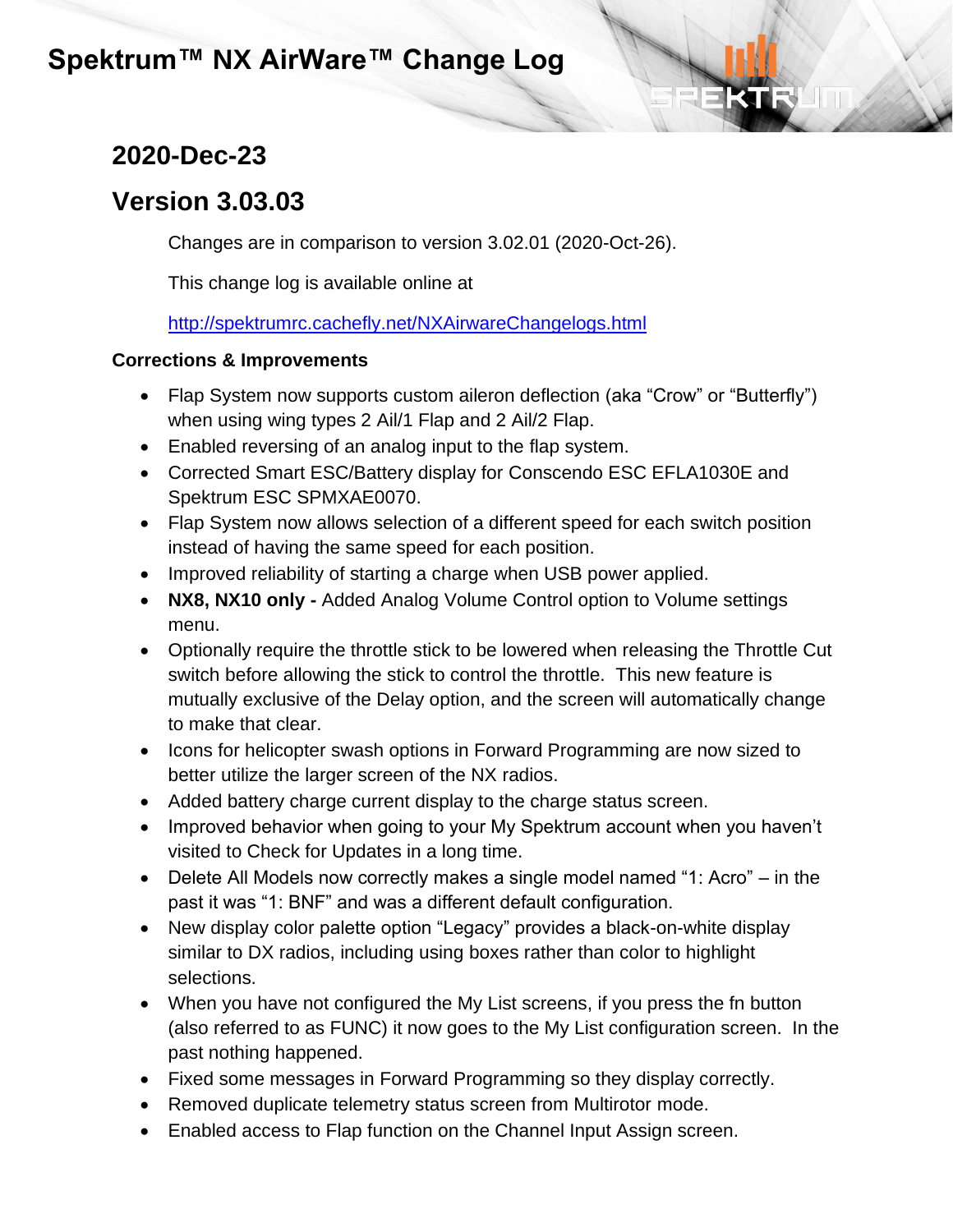- Corrected the outputs for simulators for button inputs.
- Swap Rx Port Assign and Channel Input Assign screens. This will make it easier for new users to follow the instructions in the aircraft manuals.
- Corrected a Forward Programming issue for reporting Absolute Travel limits to the receiver.
- When downloading an update via WiFi, we now name it to prevent getting stuck after a failed download. The file is named "AirWare\_V.VV.VV\_SPMTX.SAX" (V = version number).
- When exiting from the Add BNF model functions, it was possible to exit with a corrupt memory image. It now reloads the previous model correctly.
- < Add New BNF > is now an additional way to select a BNF model file as an option from the Model Select list screen.
- Center Tone screen now scrolls the entries properly.
- Center Tone sound/speech options now correctly select the various possibilities.
- Correctly displays a leading 0 in the "Time" section of the WiFi Download progress status screen.

**NOTE:** In our testing we identified an issue with certain legacy DSMX 6-channel receivers which can cause them to jump all channels except channel 2 (aileron) every 10 seconds. We have identified the issue in versions 3.02 and 3.03 and expect to correct it in the next release. If you are using one of these receivers, you may either rebind in DSM2 mode (USA only) or use a receiver not on the list.

The affected receivers are: AR6110, AR6115, AR6115E, AR6210, AR400, AR600.